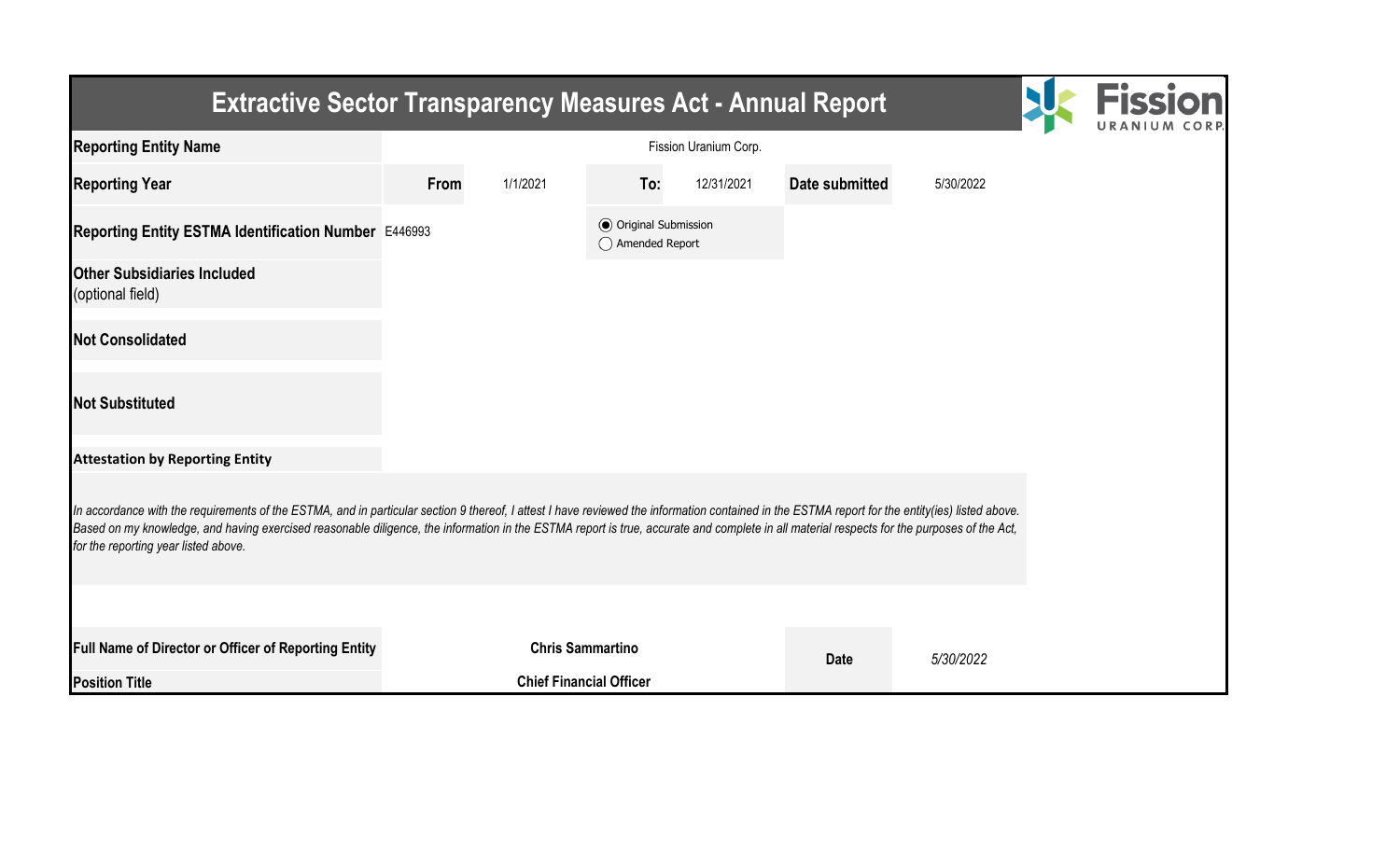| <b>Extractive Sector Transparency Measures Act - Annual Report</b>                                                                                                               |                                                                                                                 |                                                                                 |              |           |         |                                |                |                  |                                           |                                      |                     |
|----------------------------------------------------------------------------------------------------------------------------------------------------------------------------------|-----------------------------------------------------------------------------------------------------------------|---------------------------------------------------------------------------------|--------------|-----------|---------|--------------------------------|----------------|------------------|-------------------------------------------|--------------------------------------|---------------------|
| <b>Reporting Year</b><br><b>Reporting Entity Name</b><br><b>Reporting Entity ESTMA</b><br><b>Identification Number</b><br><b>Subsidiary Reporting Entities (if</b><br>necessary) | To:<br>From:<br>1/1/2021<br>12/31/2021<br>Fission Uranium Corp.<br><b>Currency of the Report CAD</b><br>E446993 |                                                                                 |              |           |         |                                |                |                  |                                           |                                      |                     |
| <b>Payments by Payee</b>                                                                                                                                                         |                                                                                                                 |                                                                                 |              |           |         |                                |                |                  |                                           |                                      |                     |
| Country                                                                                                                                                                          | Payee Name <sup>1</sup>                                                                                         | Departments, Agency, etc<br>within Payee that Received<br>Payments <sup>2</sup> | <b>Taxes</b> | Royalties | Fees    | <b>Production Entitlements</b> | <b>Bonuses</b> | <b>Dividends</b> | Infrastructure<br>Improvement<br>Payments | <b>Total Amount paid to</b><br>Payee | Notes <sup>34</sup> |
| Canada -Saskatchewan                                                                                                                                                             | <b>Clearwater River Dene Nation</b>                                                                             |                                                                                 |              |           | 170,000 |                                |                |                  |                                           | 170,000                              |                     |
|                                                                                                                                                                                  |                                                                                                                 |                                                                                 |              |           |         |                                |                |                  |                                           |                                      |                     |
|                                                                                                                                                                                  |                                                                                                                 |                                                                                 |              |           |         |                                |                |                  |                                           |                                      |                     |
|                                                                                                                                                                                  |                                                                                                                 |                                                                                 |              |           |         |                                |                |                  |                                           |                                      |                     |
|                                                                                                                                                                                  |                                                                                                                 |                                                                                 |              |           |         |                                |                |                  |                                           |                                      |                     |
|                                                                                                                                                                                  |                                                                                                                 |                                                                                 |              |           |         |                                |                |                  |                                           |                                      |                     |
|                                                                                                                                                                                  |                                                                                                                 |                                                                                 |              |           |         |                                |                |                  |                                           |                                      |                     |
|                                                                                                                                                                                  |                                                                                                                 |                                                                                 |              |           |         |                                |                |                  |                                           |                                      |                     |
|                                                                                                                                                                                  |                                                                                                                 |                                                                                 |              |           |         |                                |                |                  |                                           |                                      |                     |
|                                                                                                                                                                                  |                                                                                                                 |                                                                                 |              |           |         |                                |                |                  |                                           |                                      |                     |
|                                                                                                                                                                                  |                                                                                                                 |                                                                                 |              |           |         |                                |                |                  |                                           |                                      |                     |
|                                                                                                                                                                                  |                                                                                                                 |                                                                                 |              |           |         |                                |                |                  |                                           |                                      |                     |
|                                                                                                                                                                                  |                                                                                                                 |                                                                                 |              |           |         |                                |                |                  |                                           |                                      |                     |
|                                                                                                                                                                                  |                                                                                                                 |                                                                                 |              |           |         |                                |                |                  |                                           |                                      |                     |
|                                                                                                                                                                                  |                                                                                                                 |                                                                                 |              |           |         |                                |                |                  |                                           |                                      |                     |
|                                                                                                                                                                                  |                                                                                                                 |                                                                                 |              |           |         |                                |                |                  |                                           |                                      |                     |
|                                                                                                                                                                                  |                                                                                                                 |                                                                                 |              |           |         |                                |                |                  |                                           |                                      |                     |
|                                                                                                                                                                                  |                                                                                                                 |                                                                                 |              |           |         |                                |                |                  |                                           |                                      |                     |
| <b>Additional Notes:</b>                                                                                                                                                         | * Payments are reported in CAD and rounded to the nearest \$10,000                                              |                                                                                 |              |           |         |                                |                |                  |                                           |                                      |                     |